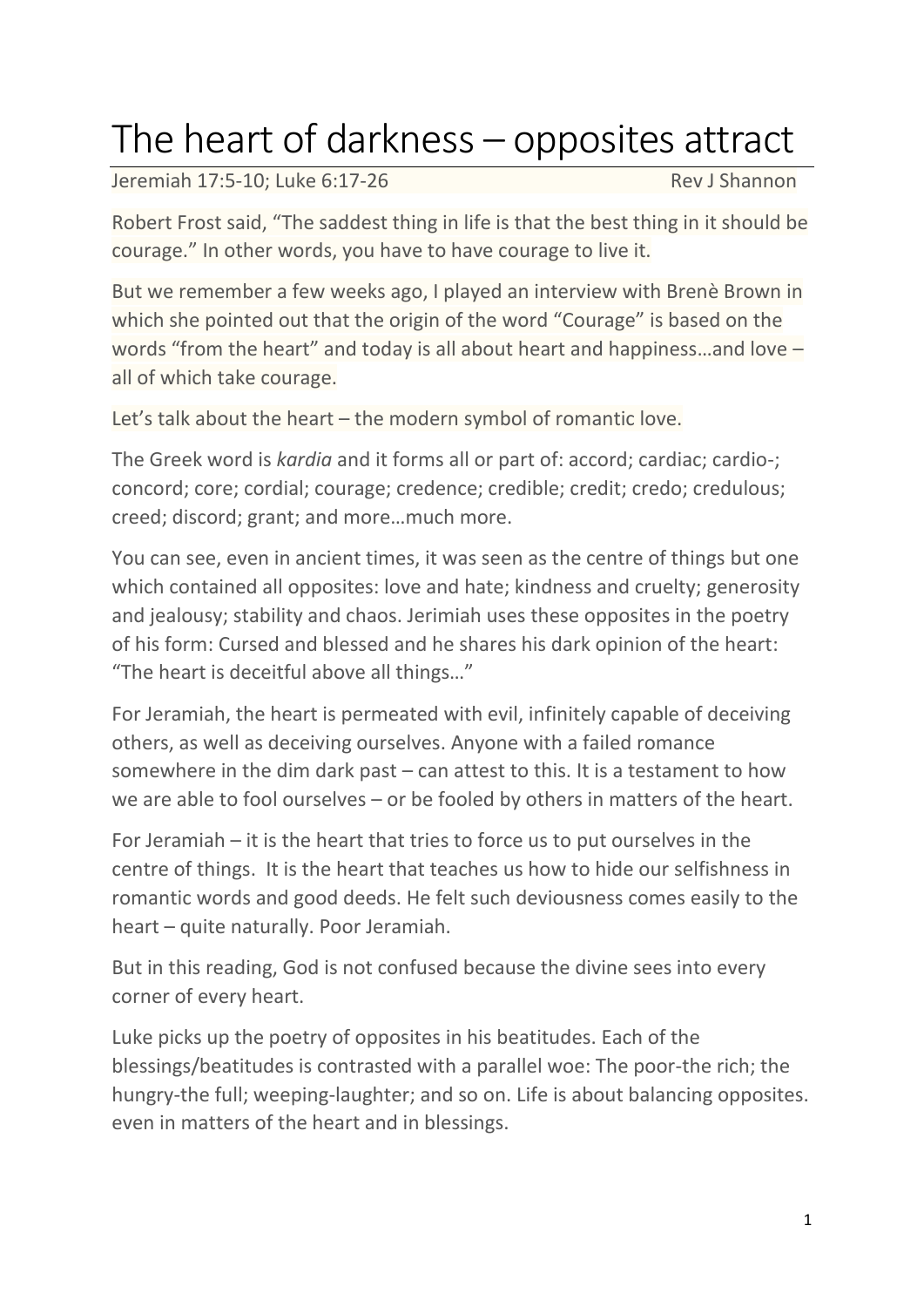Life without strife is flatlined. We know now that it is the ups and downs that substantiate our gratitude.

We talk about being IN love – but you have to be IN love to fall out. What is the opposite on not being in love…of a quietude? There is one – trust me.

Valentine's Day is all about romantic love – the heart thumping, magnanimous, perhaps lustful love… It has been totally commercialised and is a really big thing in the USA. $1$  What it seems to sell is happiness for a day. I've read enough Self-help books to know that when the heart is racing – that's not love but I'll come back to that…

'Happiness' is much overrated in our modern context. There are a lot of selfhelp books on how to be happy.

*The Art of happiness*

## *Authentic happiness*

*Happiness inside: how to harness the power of home for health and happiness* There's even happiness blogs and one guy who bills himself as "the happy guy" – a blog about living 'your ideal life'.

Only a few books warn people off 'the happiness trap'

And yet, psychologists and psychiatrists - actual people with degrees, know that striving for eternal happiness is a hopeless and damaging goal. It requires wrapping yourself in cotton wool and living on the planet Denial. It requires you not care or feel for the people around you or those suffering in the world.

My cousin's letter last week said, 'there are days when I wake up in the morning and ask myself, 'are you dead?' "nope" "it there coffee?" "yes" and (I) consider that a win.

It doesn't mean you can't be happy – you just can't maintain that 24/7. Sad has an important place in our development and health.

There is considerable debate about how many times 'happiness' is referred to in the Bible – but in ancient times, the whole concept of happiness was entirely different.

<sup>&</sup>lt;sup>1</sup> Little known useless fact - The commercialization of Mothers' Day so disgusted the creator that she tried to get it cancelled.